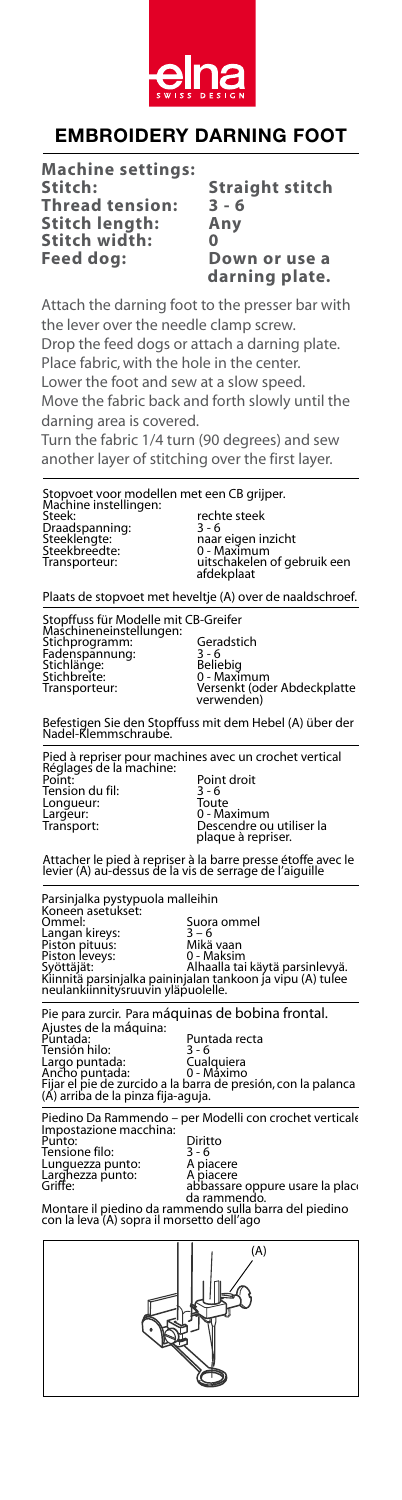

## **EMBROIDERY DARNING FOOT**

**Machine settings: Stitch: Zigzag stitch Thread tension:** "Au<br>Stitch length: Any **Stitch length: Stitch width: 0 - 7 Feed dog: Down** 1. Attach the darning foot to the presser bar with the lever over the needle clamp screw. 2. Draw an outline for darning onto the fabric with tailor's chalk and Place the fabric under the needle. 3. Lower the presser foot lifter to engage the needle thread tension. 4. At a medium speed, stitch along the marked outline with the desired zigzag width, guiding the fabric carefully by hand. 5. After free hand embroidery is completed, raise the feed dog for normal sewing. Stopvoet voor de borduurmachines. Machine instellingen: Steek: zigzag steek Draadspanning: auto of 3 - 5 Steeklengte: naar eigen inzicht Steekbreedte: 0 - Maximum Transporteur: uitschakelen Plaats de stopvoet met heveltje (A) over de naaldschroef. Stopffuss für Stickmaschinen Maschineneinstellungen:<br>Stichprogramm: 7ick-7ack Stichprogramm: Zick-Zack Fadenspannung: Auto oder 3 - 5 Stichlänge: Beliebig Stichbreite: 0 - Maximum Transporteur: Versenkt Befestigen Sie den Stopffuss-Nähfuss mit dem Hebel (A) über der Nadel-Klemmschraube. Pied à repriser pour machines à broder Réglages de la machine: Point: Point Zigzag Tension du fil: Auto ou 3 - 5 Part No. 200-325-000 Contents made in Japan Printed in Taiwan Longueur: Toute Largeur: 0 - Maximum Transport: Descendu Attacher le pied à repriser à la barre presse étoffe avec le levier (A) au-dessus de la vis de serrage de l'aiguille. (A) Parsinjalka kirjontakone malleihin<br>Koneen asetukset:<br>Ommel: Unitablishin Siksak ommel Langan kireys: Automaattinen tai 3- 5 Langan kireys: Automaattinen tai 3- 5 Langan kireys: Automaattine<br>Piston pituus: Mikä vaan<br>Piston leveys: 0 – Maksim Piston pituus: Mikä vaan Piston leveys: 0 – Maksim Syöttäjät: Alhaalla Kiinnitä parsinjalka paininjalan tankoon ja vipu (A) tulee neulankiinnitysruuvin yläpuolelle. Syöttäjät: ´ Alhaalla<br>Kiinnitä parsinjalka paininjalan tankoon ja vipu (A)<br>tulee neulankiinnitysruuvin yläpuolelle. Pie para zurcir. Para máquinas bordadoras. Ajustes de la máquina: Pie para zurcir. Para máquinas bordadoras. Ajustes de la máquina: Ajustes de la filaquina.<br>Puntada: Auto ó 3 - 5<br>Tensión del hilo: Auto ó 3 - 5<br>Largo de puntada: Q - Máximo<br>Ancho de puntada: Q - Máximo r untada.<br>Tensión del hilo:<br>Largo de puntada: Largo de puntada: Cualquiera<br>Ancho de puntada: 0 - Máximo Ancho de puntada: 0 - Máximo<br>Placa prensa telas: dientes baj Placa prensa telas: dientes bajados<br>Fijar el pie zurcidor a la barra prensadora con la<br>palanca (A) sobre el tornillo fijador de la aguja. Fijar el pie zurcidor a la barra prensadora con la<br>palanca (A) sobre el tornillo fijador de la aguja.<br>-<u>No. 200-325-310</u> Contents made in Japan Printed in Taiwan Piedino Da Rammendo – per Modelli da ricamo Impostazione macchina: Piedino Da Rammendo – per Modelli da ricamo Impostazione macchina: Punto: Punto Zigzag Tensione filo: Auto oppure 3 - 5 Punto: Punto Zigzag Tensione filo: Auto oppure 3 - 5 Lunghezza punto: A piacere<br>Larghezza punto: A piacere<br>Griffe: Abbassare<br>Montare il piedino da rammendo sulla barra del<br>piedino con la leva (A) sopra il morsetto dell'ago (A) (A)  $\mathscr{C}$